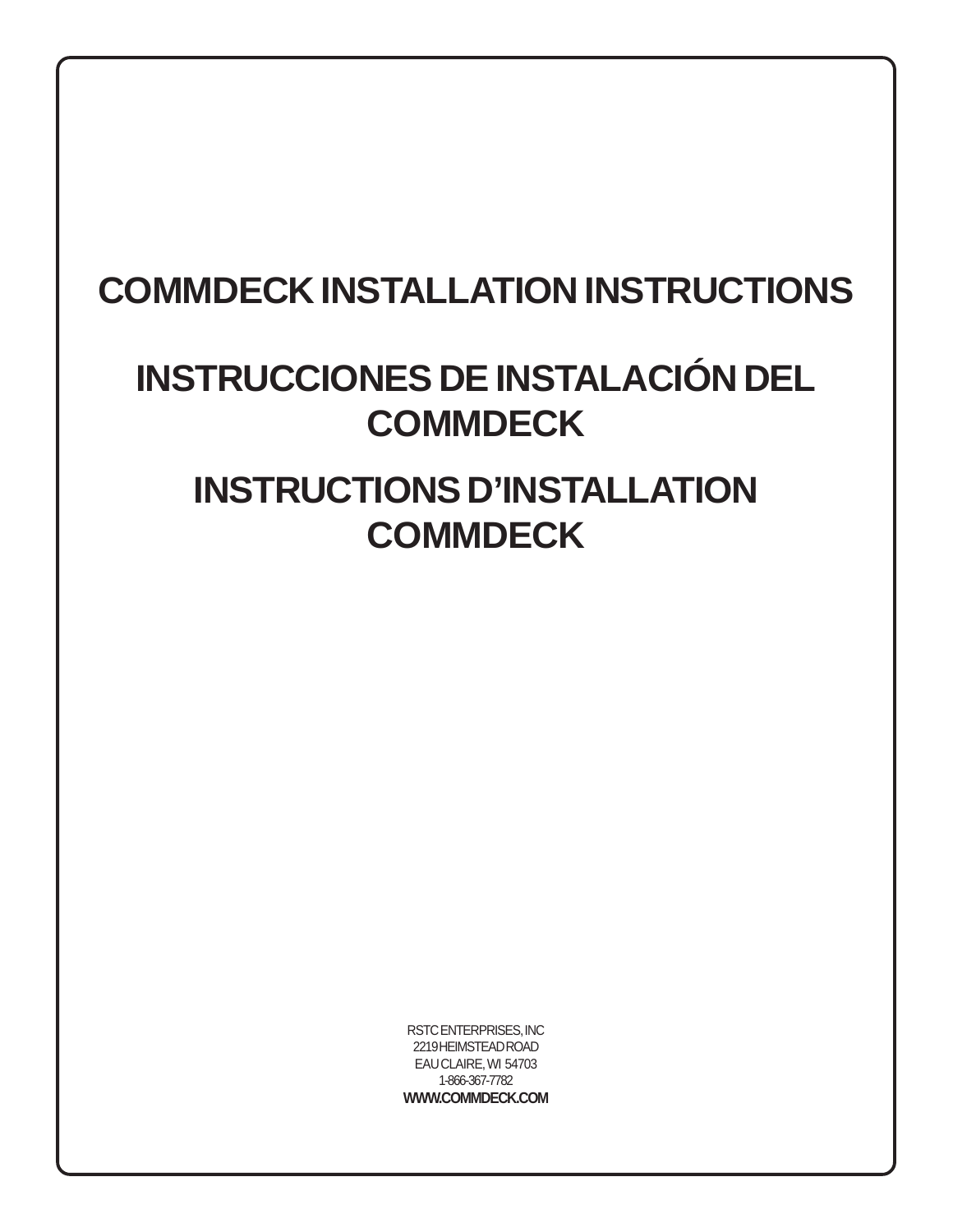**COMMDECK INSTALLATION INSTRUCTIONS** DO NOT PROCEED WITH INSTALLATION UNTIL YOU HAVE READ ENTIRE INSTRUCTIONS INCLUDING WARNINGS



# **WARNING ! STOP**



#### **USE LADDERS SAFELY DO NOT WORK ON ROOF IF SURFACE IS WET, FROSTED, ICE OR SNOW COVERED USE HAND & EYE PROTECTION WHEN WORKING WITH**

**POWER TOOLS**

#### **USE EXTREME CAUTION TO AVOID CONTACT WITH POWER LINES. CONTACT WITH POWER LINES, ELECTRIC LIGHTS OR POWER CIRCUITS MAY BE FATAL**

#### **BEFORE DRILLING, MAKE SURE THERE ARE NO WIRES OR PIPES BEHIND AREA OF HOLE**

Installation of this product should be attempted only by individuals skilled in the use of the tools and equipment necessary for installation. Protect yourself and all persons and property during installation. If you have any doubt concerning your competence or expertise, consult a qualified expert to perform the installation.

 R.S.T.C. Enterprises Incorporated assumes no responsibility or obligation for the failure of an architech, contractor, installer, or building owner to comply with all applicable laws, building codes and requirements, and adequate safety precautions.

#### **One Year Limited Warranty**

**Important:** Evidence of original purchase is required for warranty service.

**WARRANTOR:** RSTC Enterprises Incorporated **ELEMENTS OF WARRANTY:** RSTC warrants for one year to the original retail owner, this commdeck is free from defects in materials and craftsmanship with only the limitations or exclusions set out below

**WHAT IS NOT COVERED:** This warranty covers only defects in materials and workmanship provided by RSTC Enterprises. and does not cover equipment damage or malfunction from misuse, abuse, accident, act of God. Installation must be in accordance with our written instructions. RSTC Enterprises will not be liable for any installation charges associated with replacement , incidental or consequential damages resulting from your use of or inability to use the CommDeck

**REMEDY:** Your only remedy under this warranty is the exchange or replacement in the event that the product does not conform to this warranty. This warranty gives you specific leagal rights, and you may also have other rights which vary from state to state.

**CLAIMS PROCESS:** To make a claim under this warranty, the product should be shipped postage paid, with original purchase receipt to:

**RSTC ENTERPRISES 2219 HEIMSTEAD ROAD EAU CLAIRE, WI 54703**

1-866-367-7782 or www.commdeck.com

# **TOOLS & PARTS LIST**

**Compass Marker Stud Finder Utility Knife**

**Pry Bar Drill 1" Drill Bit Measuring Tape**

**Extension ladder Dust mask Safety goggles 7/16" wrench**

**5/16" Nut Driver 7/16" Nut Driver #2 Phillips Drive Bit Roof Cement**

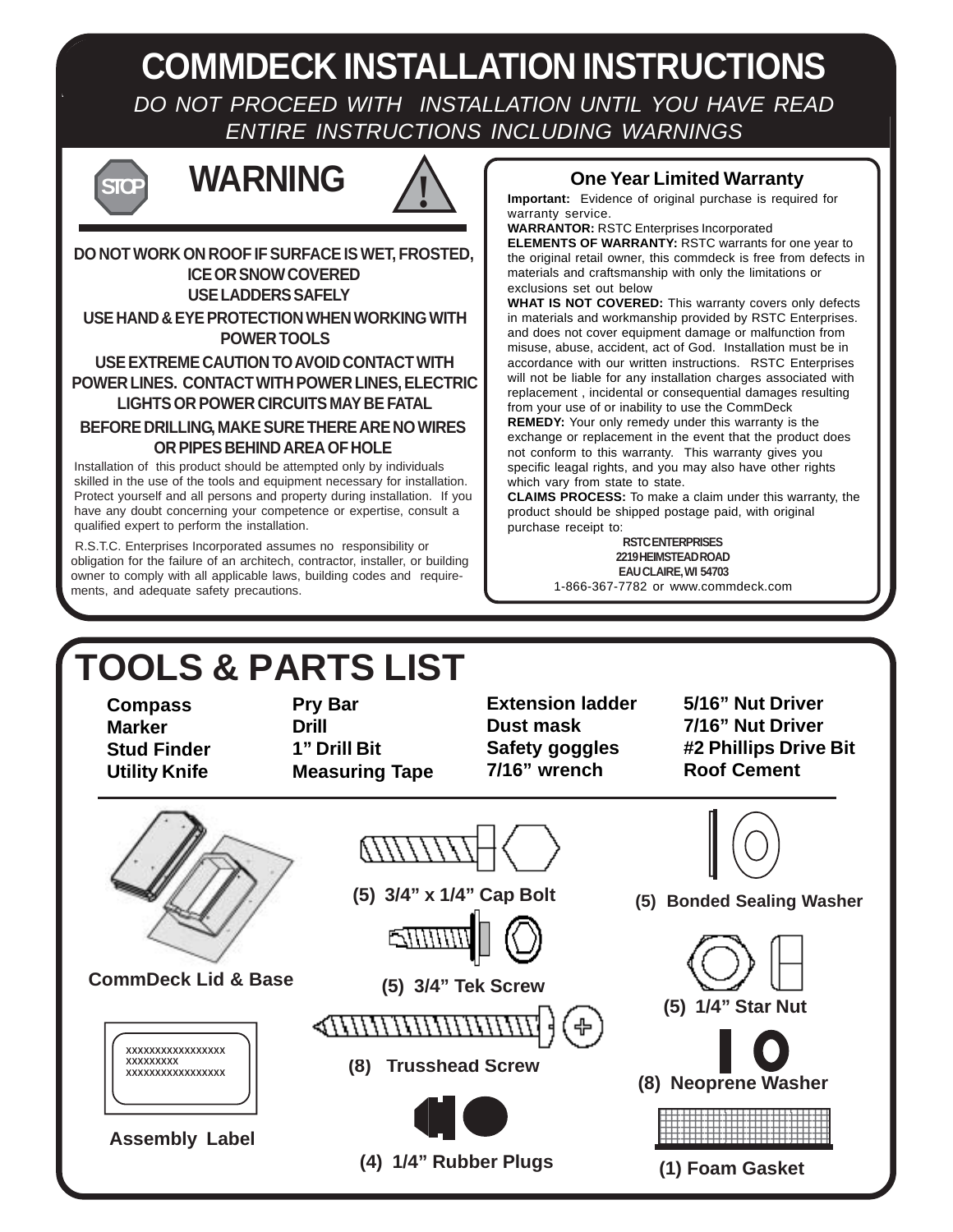# **INSTALLATION INSTRUCTIONS**

CommDeck is a communications/satellite dish mounting system to be used on new and existing homes. It can be used to pre-wire your home for the future or to complete your satellite installation today. Properly installed, the CommDeck will provide a weathertight mounting platform, which will look like most roof vents. Exposed satellite wire on your buildings will be minimal or in most cases completely eliminated.

**A)** The CommDeck needs to be positioned so that when a satellite dish is installed in North America, the dish can point to the South, Southeast or Southwest.

**B)** The CommDeck manufacturer recommends centering the CommDeck over a truss and within 48" of the gable or eave of the building. Typically about 18" to 36" from the peak or ridge or inline with the roof vents.

## **SITE SURVEY**

Perform the site survey **from your roof.**

**A)** The site survey is to determine the best possible position that will allow the dish to have clear view of the satellite (no obstructions). The satellite itself is located in a permanent orbit above the equator and just south of Texas. There can be more than one location where this is possible.

- **B)** To perform site survey you need to find two coordinates.
	- 1) **Angle of Elevation** (Up-Down) between 30 and 60 degrees
	- 2) **Direction** ( South, Southeast, Southwest) depending on your location
- **C)** The chart below has a listing of cities and their respective coordinates. Use the chart and find the city that is closest to you. Write the coordinates for that city on template (A) (Bottom of Box).

Examples: Seattle,WA elevation of 31 degrees, southeast 133-156 degrees Houston,TX elevation of 54 degrees, South 185-216 degrees Washington,DC elevation of 38 degrees, Southwest 225-245 degrees

#### **POINTING COORDINATES**

| AK  | Anchorage     | 16 | SE | 118-145 |
|-----|---------------|----|----|---------|
| AK  | Juneau        | 22 | SE | 162     |
| AL  | Birmingham    | 38 | S  | 204-229 |
| AR  | Little Rock   | 40 | S  | 192-219 |
| ΑZ  | Phoenix       | 49 | SE | 148-180 |
| CА  | San Francisco | 41 | SE | 132-159 |
| CА  | Los Angeles   | 46 | SE | 138-167 |
| CO  | Denver        | 42 | SE | 162-190 |
| CТ  | Hartford      | 23 | SW | 232-251 |
| DС  | Washington    | 28 | SW | 225-245 |
| DF  | Dover         | 27 | SW | 228-248 |
| FL. | Orlando       | 37 | SW | 220-242 |
| GA  | Atlanta       | 36 | SW | 210-233 |
| н   | Honolulu      | 40 | SE | 98-1148 |
| IΑ  | Des Moines    | 35 | S  | 186-211 |
| D   | Boise         | 37 | SE | 142-167 |
| II. | Springfield   | 35 | S  | 198-222 |
|     |               |    |    |         |

| N         | Indianapolis       | 33 | S         | 204-227 | NV -      | Las Vegas            | 44 | <b>SE</b> | 141-172 |
|-----------|--------------------|----|-----------|---------|-----------|----------------------|----|-----------|---------|
| ΚS        | Wichita            | 41 | S         | 177-206 | NY I      | Utica                | 24 | SW        | 228-247 |
| ΚY        | Lexington          | 33 | S         | 209-232 | OH        | Columbus             | 31 | <b>SW</b> | 211-233 |
| LA        | <b>Baton Rouge</b> | 43 | S         | 195-223 | OK.       | Oklahoma City        | 43 | S         | 178-207 |
| MA        | Worcester          | 22 | SW        | 234-253 | 0R        | Portland             | 34 | <b>SE</b> | 133     |
| MD        | Annapolis          | 27 | SW        | 225-246 | PA        | <b>State College</b> | 27 | SW        | 222-243 |
| ME        | Bangor             | 19 | SW        | 239-259 | RI        | Providence           | 22 | <b>SW</b> | 235-254 |
| м         | Iron Mountain      | 28 | S         | 202-224 | SC        | Columbia             | 33 | <b>SW</b> | 218-240 |
| м         | Lansing            | 30 | S         | 206-230 | <b>SD</b> | Pierre               | 36 | S         | 172-197 |
| MN        | <b>Brainerd</b>    | 31 | S         | 185-208 | TN        | Chattanooga          | 36 | S         | 208-231 |
| MО        | Jefferson City     | 49 | <b>SE</b> | 148-180 | ТX        | Amarillo             | 45 | S         | 170-200 |
| <b>MS</b> | Jackson            | 41 | S         | 198-224 | ТX        | Houston              | 47 | S         | 185-216 |
| МТ        | <b>Great Falls</b> | 34 | <b>SE</b> | 150-174 | ஶ         | Salt Lake City       | 41 | <b>SE</b> | 151-178 |
| NC.       | Raleigh            | 31 | <b>SW</b> | 221-242 | VA        | Richmond             | 29 | <b>SW</b> | 224-245 |
| ND        | <b>Bismarck</b>    | 33 | S         | 170-194 | VT        | Montpelier           | 21 | SW        | 232-252 |
| NE        | Grand Island       | 38 | S         | 175-201 |           | <b>WA Seattle</b>    | 31 | SE        | 133-156 |
| ΝH        | Concord            | 21 | SW        | 234-254 | WI        | Oshkosh              | 31 | S         | 198-221 |
| NJ        | Trenton            | 25 | <b>SW</b> | 229-249 | WV.       | Charleston           | 31 | <b>SW</b> | 216-237 |
| ΝM        | Albuquerque        | 47 | SE        | 158-190 |           | WY Casper            | 39 | SE        | 159-186 |
| NV        | Reno               | 39 | <b>SE</b> | 135-163 |           |                      |    |           |         |
|           |                    |    |           |         |           |                      |    |           |         |





18" - 36" From Ridge 48" from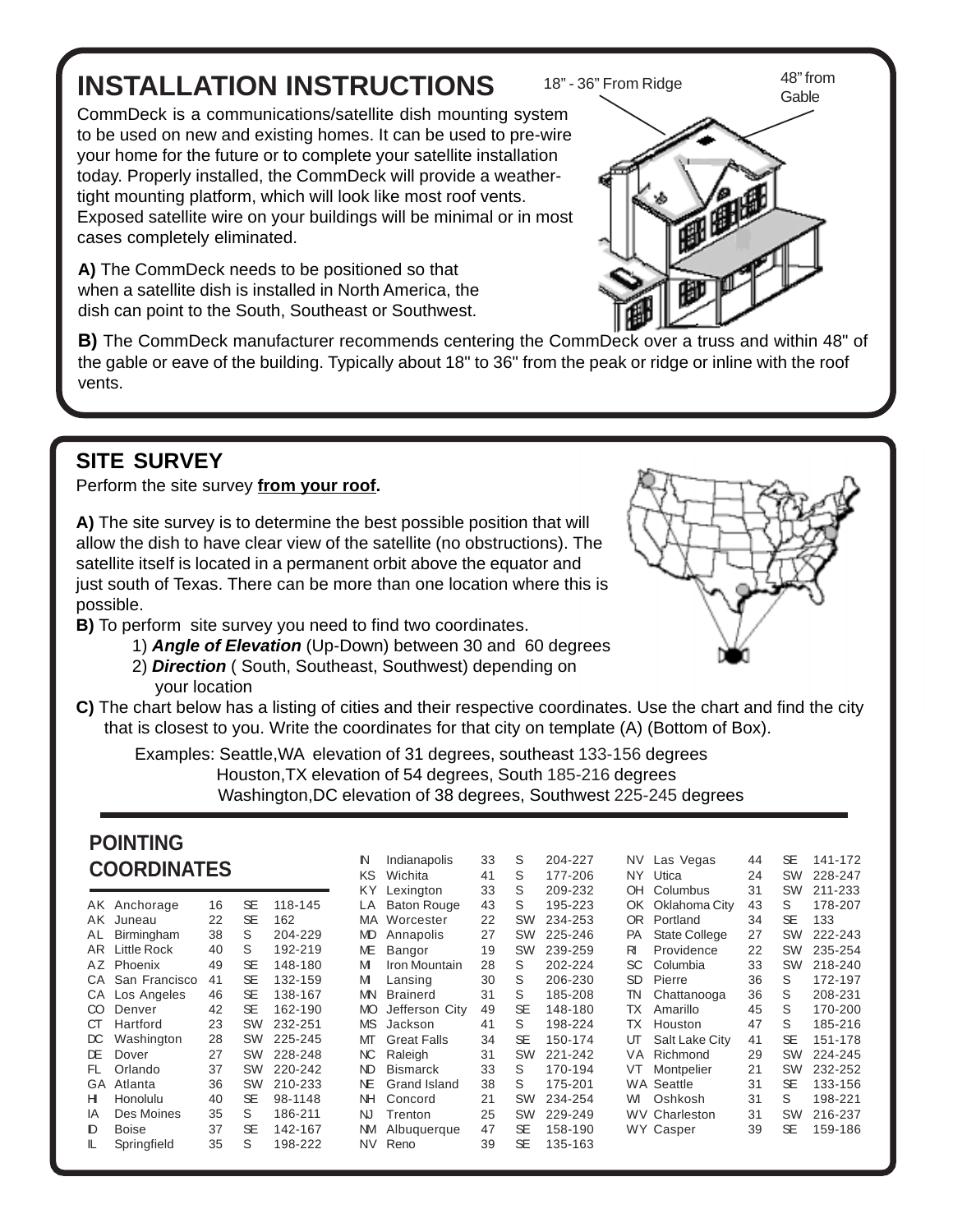**D)** Use a compass to find your **Direction** to the satellite. If your compass does not have the degree markings, North=0 and continues clockwise to East=90 degrees, South=180 degrees and so on.

> **ROTATE COMPASS UNTIL N LINES UP WITH THE DARK HALF OF THE** ARROW **ARROW Washington**





**Note:** Template (A) is provided on the back of the box to help with the site survey. Template (A) will allow you to check for obstructions that would block the view or path of dish when aiming up at the satellite. This is your **Angle of Elevation**.

## **ELEVATION TEMPLATE**

Cut out Template (A) along the dotted line. At the top of Template (A) are the elevation markings. Lay a straight edge connecting the angle to the axis point. Cut along the elevation line. (Refer to Fig 1) This cut represents the **Angle of Elevation**. Complete the template by attaching it to a 24" long board. A piece of 2x4 material is ideal. Line up the top of the board with the axis point. (Refer to Fig 2)

**USING ELEVATION TEMPLATE** (Refer to Figs 3-5) While sitting or kneeling on the roof, rest the bottom of the board on the roof. Keep the template vertical. Point the arrow marked satellite on the template in the **direction** identified with your compass. From the axis side of the template, look up following the angle of the template. This view should be clear of obstructions. Use template to check several locations. Consider these factors as well: \* Short cable runs to the central power location are usually easier and preferred. \* Where would the dish be least noticeable?

**FIG. (3)**







**Looking Over Peak Looking Parellel to Peak Looking Away From Peak**

## **MARK THE LOCATION ON THE ROOF**

Cut out Template (B) along dotted line. Use the stud finder and locate the closest truss to your preferred location. Set the CommDeck on the roof where it will be located. Center the CommDeck over the truss and line up the bottom edge of the flashing with the bottom edge of a shingle row. Use a marker and from inside the CommDeck mark the truss. Replace the CommDeck with the template. Line up the center of the template over the truss. **Slide the template (1) shingle row up from the row where the CommDeck flashing ended. (Refer to Fig 6)** Use the marker to trace the outline of the template on the shingles.

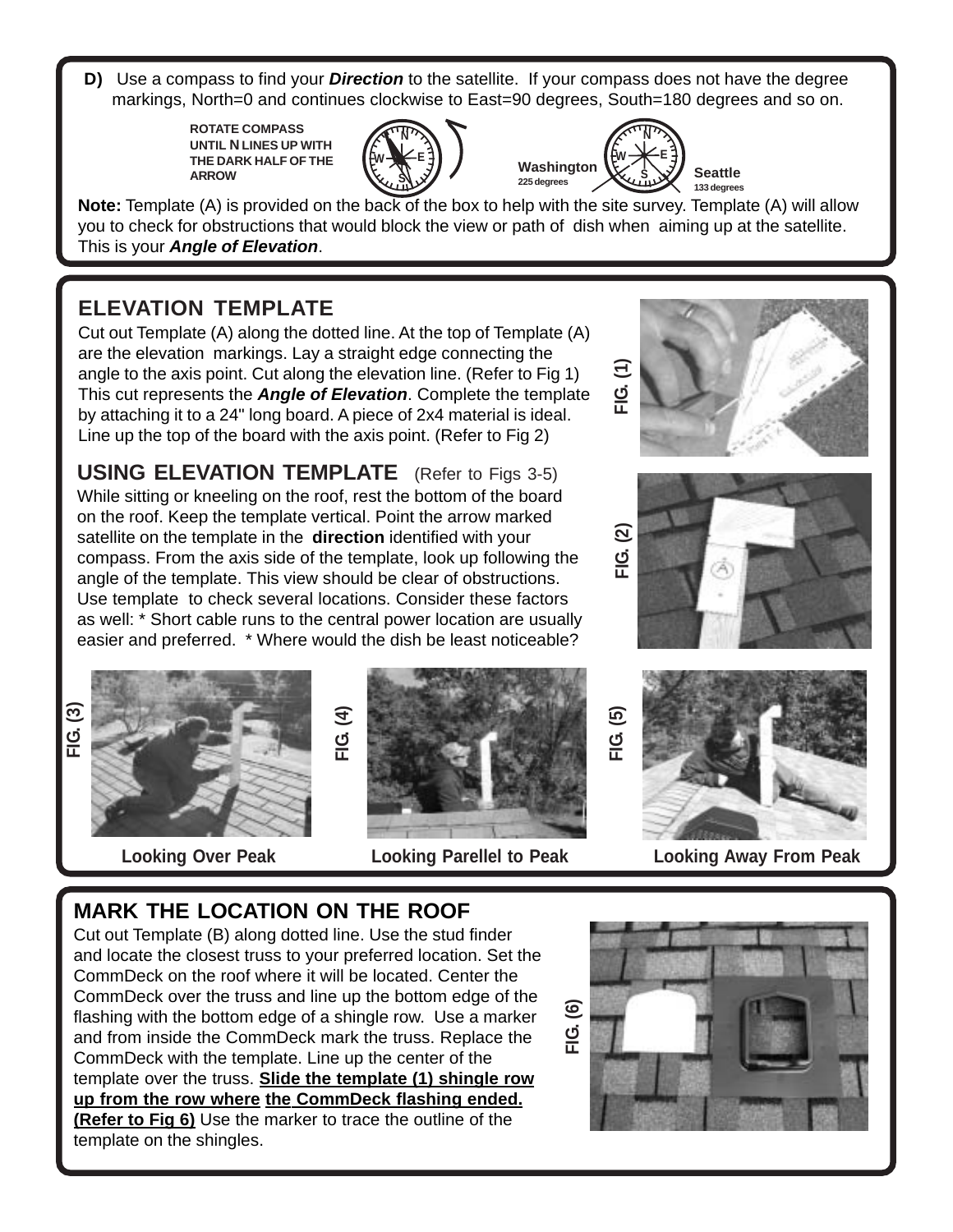#### **PREPARE THE ROOF**

Use utility knife, cut out shingles from template you traced. Do not cut bottom most shingle layer. **Caution**: When using utility knife, always keep knife-edge pointed away from your body. Use pry bar to carefully lift shingles surrounding the opening. Remove nails that prevent CommDeck from sliding into place. After trimming shingles, drill 1" hole along side truss to allow wire to pass through the roof deck. (Refer to fig. 7) **Caution:** when drilling do not drill through rafter or truss.





 Slide CommDeck into place. Top of flashing should seat underneath shingles. (Refer to fig. 8) Lift the shingles to expose the predrilled holes in the flashing. Install one trusshead screw and neoprene washer in each of the (7) predrilled holes. Finish by applying roof cement under the shingles that contact the flashing.

#### **FINAL ASSEMBLY**

Select hole pattern, use either large dish hole pattern ( 4 outside holes) or small dish hole pattern(4 Inside holes). **Insert rubber plugs provided into unused holes on cover to prevent water intrusion.** (Refer to fig 9) Peel off backing to expose adhesive on foam gasket. Center, and attach to inside cover. (Refer to fig. 10) Next, fasten assembly label to the underside of the lid. Avoid covering any holes with the label. Continue to follow directions on Assembly Label to complete CommDeck installation or continue to mount dish. (Refer to fig. 11)



#### **PRE-WIRING RECOMMENDATIONS**

**It is recommended to use a minimum of (4) RG-6 coax cables and (1) ground wire when installing the CommDeck. Home run cables between the commDeck and central power location or Video distribution network.** Leave a minimum of 6' of cable at both ends to complete installation. **Refer to all NEC Codes for grounding requirements for your install.**

**For further install instructions visit our website at www.commdeck.com**

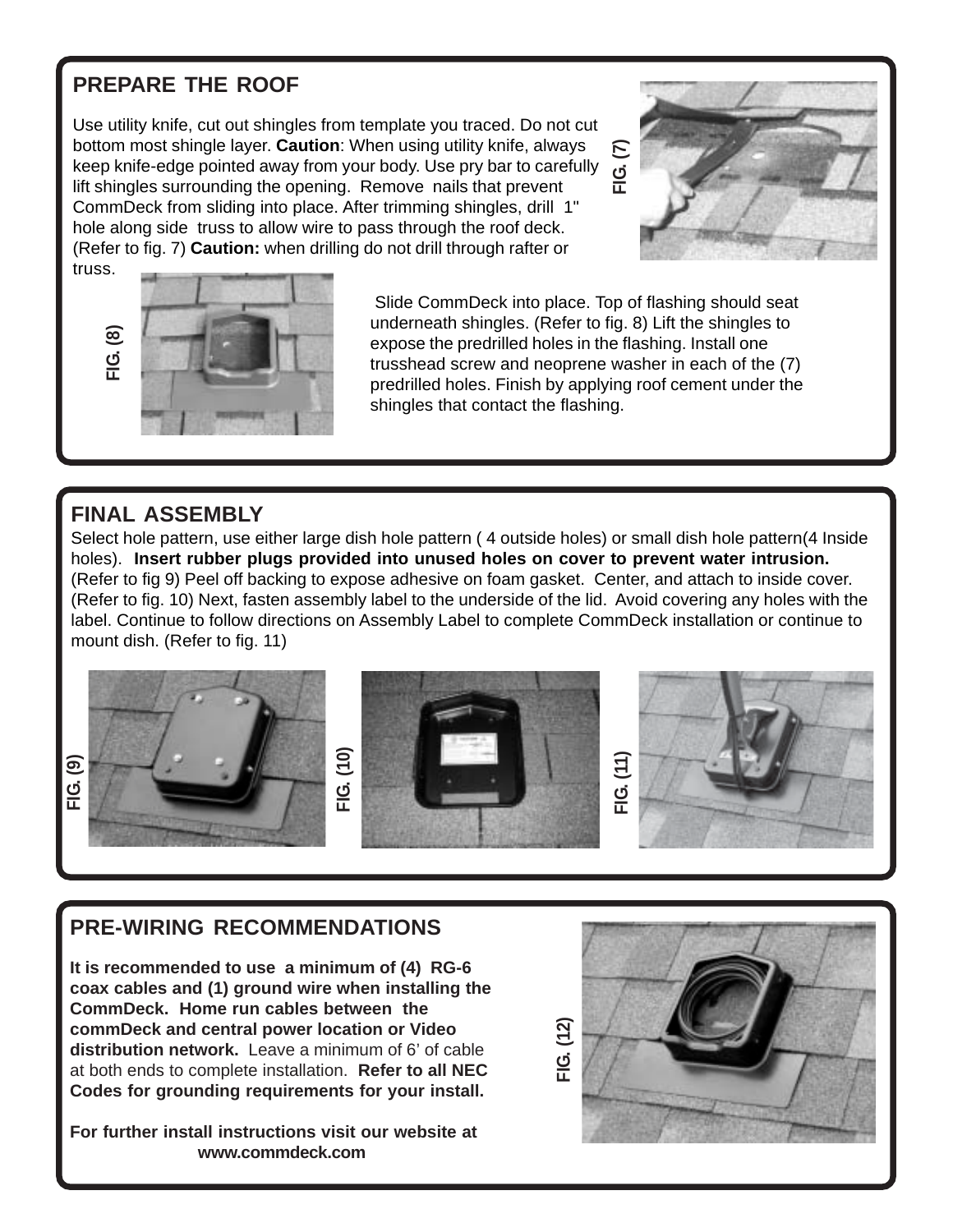## **INSTRUCCIONES DE INSTALACIÓN DEL COMMDECK** ANTES DE REALIZAR LA INSTALACIÓN, LEA TODAS LAS INSTRUCCIONES INCLUYENDO LAS ADVERTENCIAS



**NO TRABAJE EN EL TECHO SI LA SUPERFICIE ESTÁ MOJADA, CUBIERTA DE ESCARCHA, HIELO O NIEVE. USE LAS ESCALERAS DE MANERA SEGURA. USE PROTECCIÓN PARA LAS MANOS Y LOS OJOS AL TRABAJAR CON HERRAMIENTAS ELÉCTRICAS. TENGA EXTREMA PRECAUCIÓN PARA EVITAR EL CONTACTO CON LÍNEAS ELÉCTRICAS. EL CONTACTO CON LAS LÍNEAS ELÉCTRICAS, LUCES ELÉCTRICAS O CIRCUITOS ELÉCTRICOS PUEDE SER FATAL. ANTES DE TALADRAR, ASEGURARSE DE QUE NO HAYA CABLES O TUBERÍAS DETRÁS DEL ÁREA DEL AGUJERO.**

La instalación de este producto sólo debe ser realizada por una persona especializada en el uso de las herramientas y el equipo necesarios para su instalación. Protéjase y proteja a todas las personas a su alrededor, así como a la propiedad durante la instalación. Si tiene alguna duda en cuanto a su capacidad o pericia,

consulte a un experto calificado para realizar la instalación. R.S.T.C. Enterprises Incorporated no asume ninguna responsabilidad u obligación por el incumplimiento de las leyes, códigos y requisitos de construcción pertinentes, y de las precauciones de seguridad adecuadas por parte de un arquitecto, contratista, instalador o

#### **Garantía limitada de un año**

**Importante:** para obtener el servicio de la garantía, se requiere presentar evidencia de la compra original. **GARANTE:** RSTC Enterprises Incorporated

**ELEMENTOS DE LA GARANTÍA:** RSTC garantiza durante un año al propietario al por menor original que el commdeck no presenta defectos en los materiales ni en su fabricación, salvo las limitaciones o exclusiones que se estipulan en la parte inferior. **¿QUÉ NO ESTÁ CUBIERTO?:** esta garantía sólo cubre los defectos en los materiales y los defectos de fabricación proporcionados por RSTC Enterprises. No cubre daños causados al equipo o desperfectos debido al uso incorrecto, maltrato, accidente o caso de fuerza mayor. La instalación se debe realizar de acuerdo con nuestras instrucciones por escrito. RSTC Enterprises no se hará responsable de ningún costo por la instalación relacionado con el reemplazo, daños accidentales o como consecuencia del uso que usted le dé o incapacidad de usar el CommDeck.

**RECURSO LEGAL:** el único recurso según está garantía es el cambio o reemplazo del producto en caso de que no se cumpla con la misma. Esta garantía le otorga derechos legales específicos, y también puede tener otros derechos que varían de

un estado a otro. **PROCESO DE RECLAMACIÓN:** para realizar un reclamación de acuerdo a está garantía, el producto se debe enviar por correo con porte pagado, junto con el recibo original de compra a:

**RSTC ENTERPRISES 2219 HEIMSTEAD ROAD EAU CLAIRE, WI 54703**

1-866-367-7782 o www.commdeck.com

# **LISTA DE PARTES Y HERRAMIENTAS**

**Brújula Marcador Detector de vigas Cuchillo de uso general**

propietario del edificio.

**Palanca Taladro Broca para taladro de 1" Cinta métrica**

**Escalera de extensión Mascarilla contra polvo Lentes protectores Llave francesa de 7/16"**

**Llave para tuercas de 5/16" Llave para tuercas de 7/16" Broca en cruz (Phillips) #2 Cemento para techo**

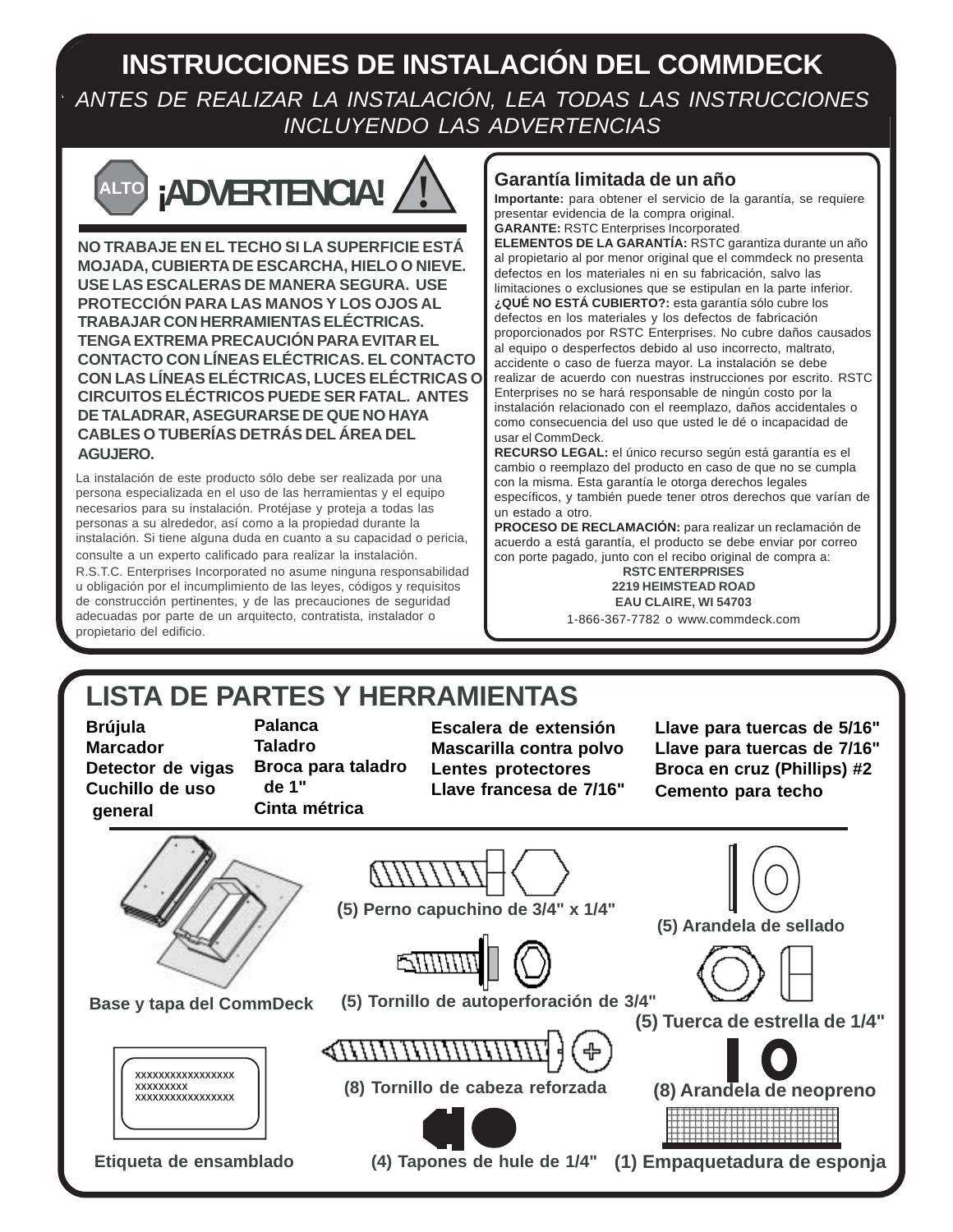# **INSTRUCCIONES DE INSTALACIÓN**

El CommDeck es un sistema de montaje para antenas parabólicas/ comunicaciones de uso en casas nuevas o ya existentes. Se puede usar para preinstalar el cableado en su casa para el futuro o para completar la instalación de su parabólica actual. Al instalarse apropiadamente, el CommDeck proporciona una plataforma de montaje a prueba de climas severos, que lucirá como la mayor parte de los respiraderos de los techos.

La exposición de los cables de la parabólica en su vivienda será mínima y en muchos casos se eliminará por completo.

**A)** El CommDeck se debe situar de tal modo que cuando se instale la antena parabólica en América del Norte, la parabólica apunte hacia el Sur, Sureste o Suroeste.



**B)** El fabricante del CommDeck recomienda centrarlo sobre una armazón y a 48" del gablete o alero de la vivienda. Comúnmente de 18" a 36" desde el vértice o caballete, o en línea con los respiraderos del techo.

#### **INSPECCIÓN DEL SITIO**

Realizar la inspección del sitio **desde el techo.**

**A)** La inspección del sitio se realiza para determinar la mejor ubicación posible que permitirá que la parabólica tenga una vista clara del satélite (sin obstrucciones). El satélite está situado en una órbita permanente sobre la línea ecuatorial y justo al sur de Texas. Puede haber más de una ubicación donde esto sea posible.

**B)** Para realizar la inspección del sitio debe encontrar dos coordenadas.

- 1) **Ángulo de elevación** (arriba-abajo) entre 30 y 60 grados.
- 2) **Dirección** (Sur, Sureste, Suroeste) depende de su ubicación.

**C)** El cuadro que aparece a continuación muestra una lista de ciudades y sus respectivas coordenadas. Use el cuadro y busque la ciudad que esté más cerca de la suya. Escriba las coordenadas para esa ciudad en la plantilla (A) (Parte inferior de la caja).

Ejemplos: Seattle, WA elevación de 31 grados, 133-156 grados al Sureste Houston, TX elevación de 54 grados, 185-216 grados al Sur

Washington, DC elevación de 38 grados, 225-245 grados al Suroeste

#### **COORDENADAS DE ORIENTACIÓN**

| AK. | Anchorage     | 16 | SE        | 118-145 |
|-----|---------------|----|-----------|---------|
| ΑK  | Juneau        | 22 | <b>SE</b> | 162     |
| AL  | Birmingham    | 38 | S         | 204-229 |
| AR  | Little Rock   | 40 | S         | 192-219 |
| AΖ  | Phoenix       | 49 | SE        | 148-180 |
| CА  | San Francisco | 41 | SE        | 132-159 |
| CA  | Los Angeles   | 46 | SE        | 138-167 |
| CO  | Denver        | 42 | SE        | 162-190 |
| СT  | Hartford      | 23 | SW        | 232-251 |
| DС  | Washington    | 28 | SW        | 225-245 |
| DF  | Dover         | 27 | SW        | 228-248 |
| FI. | Orlando       | 37 | SW        | 220-242 |
| GA  | Atlanta       | 36 | SW        | 210-233 |
| н   | Honolulu      | 40 | SE        | 98-1148 |
| ΙA  | Des Moines    | 35 | S         | 186-211 |
| D   | Boise         | 37 | SE        | 142-167 |
| IL  | Springfield   | 35 | S         | 198-222 |

| N         | Indianapolis       | 33 | S         | 204-227 |      | NV Las Vegas         | 44 | <b>SE</b> | 141 |
|-----------|--------------------|----|-----------|---------|------|----------------------|----|-----------|-----|
| ΚS        | Wichita            | 41 | S         | 177-206 | NY I | Utica                | 24 | SW        | 228 |
| KY        | Lexington          | 33 | S         | 209-232 | OH   | Columbus             | 31 | <b>SW</b> | 211 |
| LA        | <b>Baton Rouge</b> | 43 | S         | 195-223 | OK   | Oklahoma City        | 43 | S         | 178 |
| MA        | Worcester          | 22 | SW        | 234-253 | OR.  | Portland             | 34 | <b>SE</b> | 133 |
| MD.       | Annapolis          | 27 | SW        | 225-246 | PA   | <b>State College</b> | 27 | <b>SW</b> | 222 |
| МE        | Bangor             | 19 | SW        | 239-259 | RI   | Providence           | 22 | <b>SW</b> | 235 |
| М         | Iron Mountain      | 28 | S         | 202-224 | SC   | Columbia             | 33 | <b>SW</b> | 218 |
| М         | Lansing            | 30 | S         | 206-230 | SD   | Pierre               | 36 | S         | 172 |
| <b>MN</b> | <b>Brainerd</b>    | 31 | S         | 185-208 | TN   | Chattanooga          | 36 | S         | 208 |
| <b>MO</b> | Jefferson City     | 49 | SE        | 148-180 | ТX   | Amarillo             | 45 | S         | 170 |
| <b>MS</b> | Jackson            | 41 | S         | 198-224 | ТX   | Houston              | 47 | S         | 185 |
| МТ        | <b>Great Falls</b> | 34 | <b>SE</b> | 150-174 | ஶ    | Salt Lake City       | 41 | <b>SE</b> | 151 |
| NC        | Raleigh            | 31 | SW        | 221-242 | VA   | Richmond             | 29 | SW        | 224 |
| ND        | <b>Bismarck</b>    | 33 | S         | 170-194 | VT   | Montpelier           | 21 | <b>SW</b> | 232 |
| ΝE        | Grand Island       | 38 | S         | 175-201 |      | <b>WA Seattle</b>    | 31 | <b>SE</b> | 133 |
| ΝH        | Concord            | 21 | SW        | 234-254 | WI   | Oshkosh              | 31 | S         | 198 |
| NJ        | Trenton            | 25 | SW        | 229-249 |      | <b>WV Charleston</b> | 31 | <b>SW</b> | 216 |
| <b>NM</b> | Albuquerque        | 47 | <b>SE</b> | 158-190 |      | WY Casper            | 39 | <b>SE</b> | 159 |
| NV        | Reno               | 39 | SE        | 135-163 |      |                      |    |           |     |
|           |                    |    |           |         |      |                      |    |           |     |



141-172 228-247 211-233 178-207

222-243 235-254 218-240 172-197 208-231  $170 - 200$ 185-216  $151 - 178$ 224-245 232-252 133-156 198-221 216-237 159-186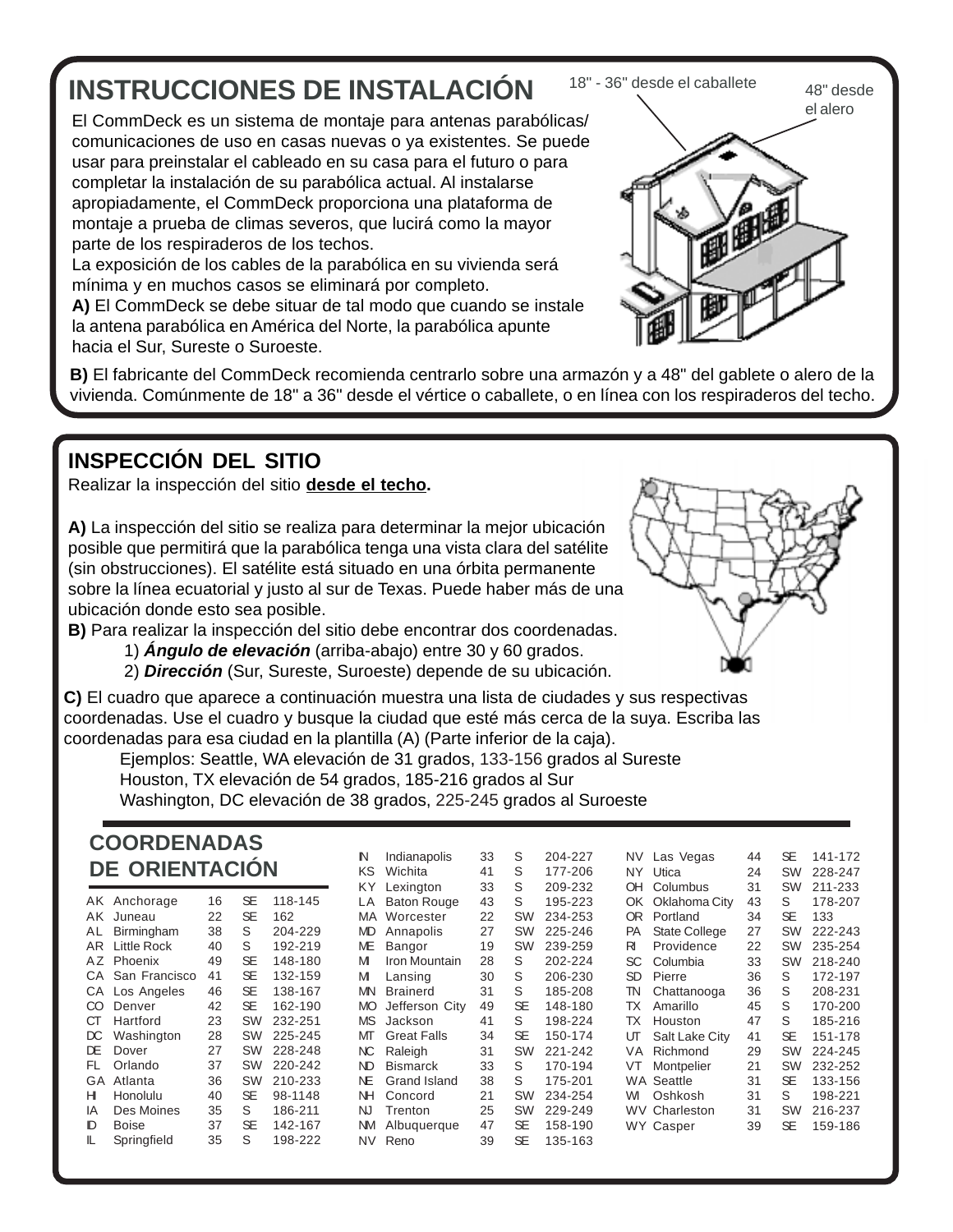**D)** Usar la brújula para encontrar su **Dirección** hacia el satélite. Si su brújula no tiene las marcas de grados, tenga en cuenta que el Norte=0 y continúa en el sentido de las agujas del reloj al Este=90 grados, Sur=180 grados y así sucesivamente.

**GIRAR LA BRÚJULA HASTA QUE EL N SE ALINEE CON LA MITAD OSCURA DE LA FLECHA**





**Nota:** la plantilla (A) se proporciona en la parte posterior de la caja para ayudar en la inspección del sitio. La plantilla (A) le permitirá revisar las obstrucciones que pueden bloquear la vista o la trayectoria de la parabólica cuando se apunte hacia el satélite.Éste es su **ángulo de elevación**.

## **PLANTILLA DE ELEVACIÓN**

Cortar la plantilla (A) a lo largo de la línea punteada. En la parte superior de la plantilla (A) se encuentran las marcas de elevación. Colocar sobre un borde recto que conecte el ángulo con el punto del eje. Cortar por la línea de elevación. (Ver figura 1)Este corte representa el **ángulo de elevación**. Completar la plantilla sujetándola a una tabla de 24" de largo. Un pedazo de material de 2x4 es lo ideal. Alinear la parte superior de la tabla con el punto del eje. (Ver figura 2)

**CÓMO USAR LA PLANTILLA DE ELEVACIÓN** (Ver figuras 3-5) Sentado o de rodillas en el techo, colocar la parte inferior de la tabla sobre el techo. Mantener la plantilla en posición vertical. Apuntar la flecha que marca satélite en la plantilla en la **dirección** que identificó con su brújula. Desde el lado del eje de la plantilla, mire hacia arriba siguiendo el ángulo de la plantilla. Esta vista debe estar despejada de obstrucciones. Use la plantilla para revisar varias ubicaciones. Debe tener en cuenta también estos factores: \* un cable corto que se extienda hacia donde está ubicado el alimentador principal por lo general es más fácil y es lo preferido. \* ¿Dónde se notaría menos la parabólica?



**Mirando por encima del vértice Mirando paralelo al vértice Mirando lejos del vértice**









## **MARCAR LA UBICACIÓN EN EL TECHO**

Cortar la plantilla (B) a lo largo de la línea punteada. Usar el detector de vigas y localizar el armazón más cercano a su ubicación preferida. Colocar el CommDeck en el techo donde quedará ubicado. Centrar el CommDeck sobre el armazón y alinear el borde inferior del tapajuntas con el borde inferior de una hilera de tejas. Usar un marcador y desde el interior del CommDeck marcar el armazón. Reemplazar el CommDeck con la plantilla. Alinear el centro de la plantilla por encima del armazón. **Deslizar la plantilla (1) una hilera de tejas más arriba que la hilera donde el tapajuntas del CommDeck termina.**

**(Ver fig. 6)** Usar el marcador para trazar el contorno de la plantilla sobre las tejas.

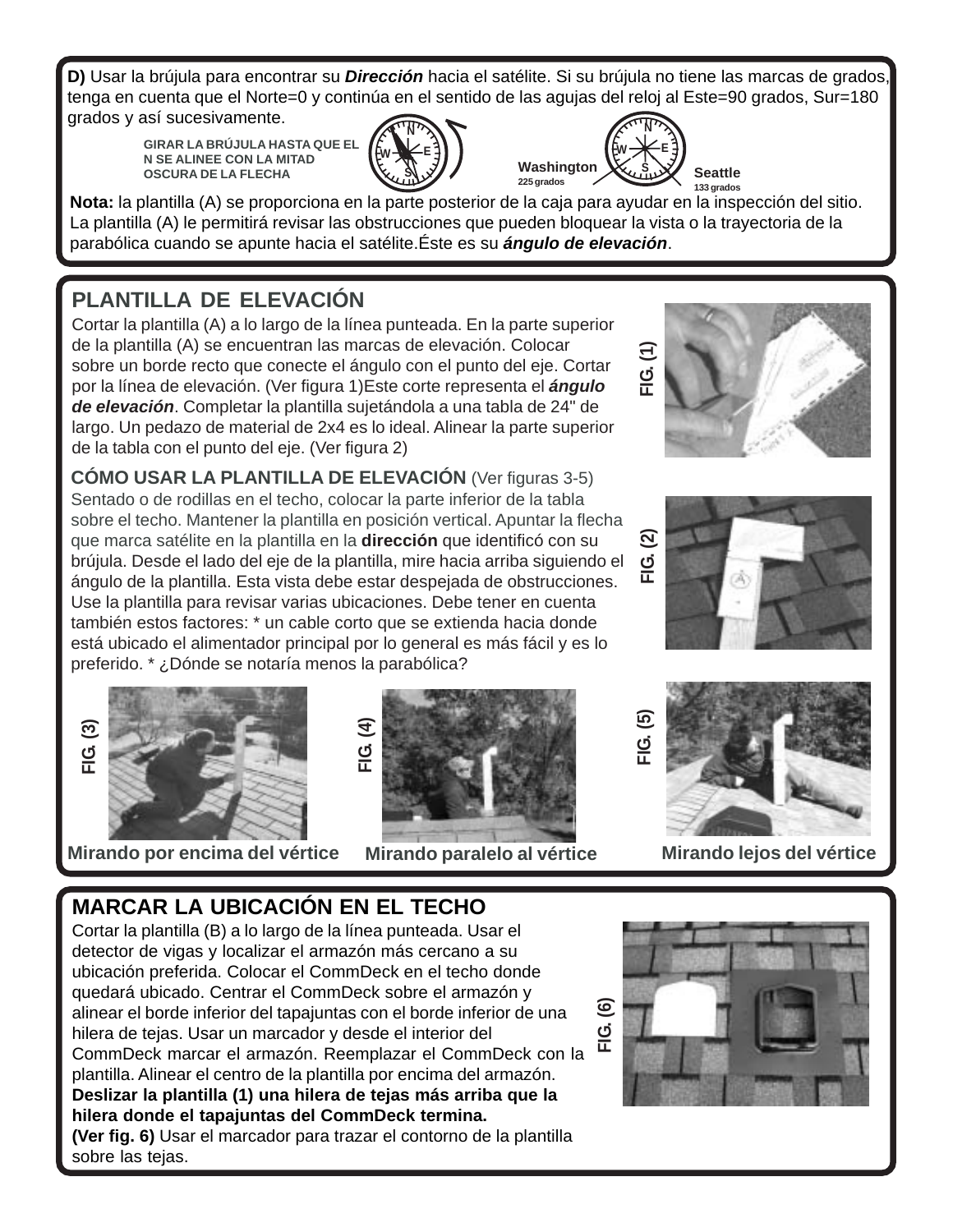#### **PREPARAR EL TECHO**

utilizar el cuchillo de uso general, mantener siempre el borde del<br>FIG. (1) cuchillo apuntando lejos de su cuerpo. Usar la palanca para levantar<br>FIG. (1) cuidadosamente las tejas que rodean la abertura. Quitar los clavos q Usar un cuchillo de uso general y cortar las tejas donde trazó la plantilla. No cortar la capa de tejas de más abajo. **Precaución**: al cuchillo apuntando lejos de su cuerpo. Usar la palanca para levantar cuidadosamente las tejas que rodean la abertura. Quitar los clavos que evitan que el CommDeck se deslice a su lugar. Después de recortar las tejas, taladrar un agujero de 1" por la parte lateral del armazón para permitir que el cable pase a través de la cubierta interior del techo. (Ver fig. 7) **Precaución:** al taladrar no lo haga a través de una viga o



armazón.



Deslizar el CommDeck a su lugar. La parte superior del tapajuntas debe colocarse debajo de las tejas. (Ver fig. 8) Levantar las tejas para que dejen al descubierto los agujeros pretaladrados del tapajuntas. Instalar un tornillo de cabeza reforzada y una arandela de neopreno en cada uno de los (7) agujeros pretaladrados. Terminar aplicando cemento para techos debajo de las tejas que hacen contacto con el tapajuntas.

#### **EMSAMBLADO FINAL**

Seleccionar el diseño de agujeros, usar el diseño de agujeros de la parabólica grande (4 agujeros en el lado exterior) o el diseño de agujeros de la parabólica pequeña (4 agujeros en el lado interior). **Insertar los tapones de hule proporcionados en los agujeros sin usar de la cubierta, para prevenir que ingrese el agua.** (Ver fig. 9) Desprender el refuerzo para dejar al descubierto el adhesivo de la empaquetadura de esponja. Centrar y sujetar a la parte interior de la cubierta. (Ver fig. 10) Seguidamente, pegar la etiqueta de ensamblado en el lado de abajo de la tapa. Evitar tapar cualquier agujero con la etiqueta. Continuar con las instrucciones en la etiqueta de ensamblado para completar la instalación del CommDeck o continuar con el montaje de la parabólica. (Ver fig. 11)









#### **RECOMENDACIONES PARA EL PRECABLEADO**

**Se recomienda usar como mínimo (4) cables coaxiales RG-6 y (1) cable a tierra al instalar el CommDeck. Lleve los cables entre el CommDeck y la ubicación del alimentador principal o la red de distribución de video.** Dejar como mínimo 6' de cable en ambos extremos para completar la instalación. **Consultar todos los códigos del NEC para ver los requisitos en cuanto a la conexión a tierra para su instalación.**

**Para obtener más instrucciones de instalación visite nuestro sitio web www.commdeck.com**

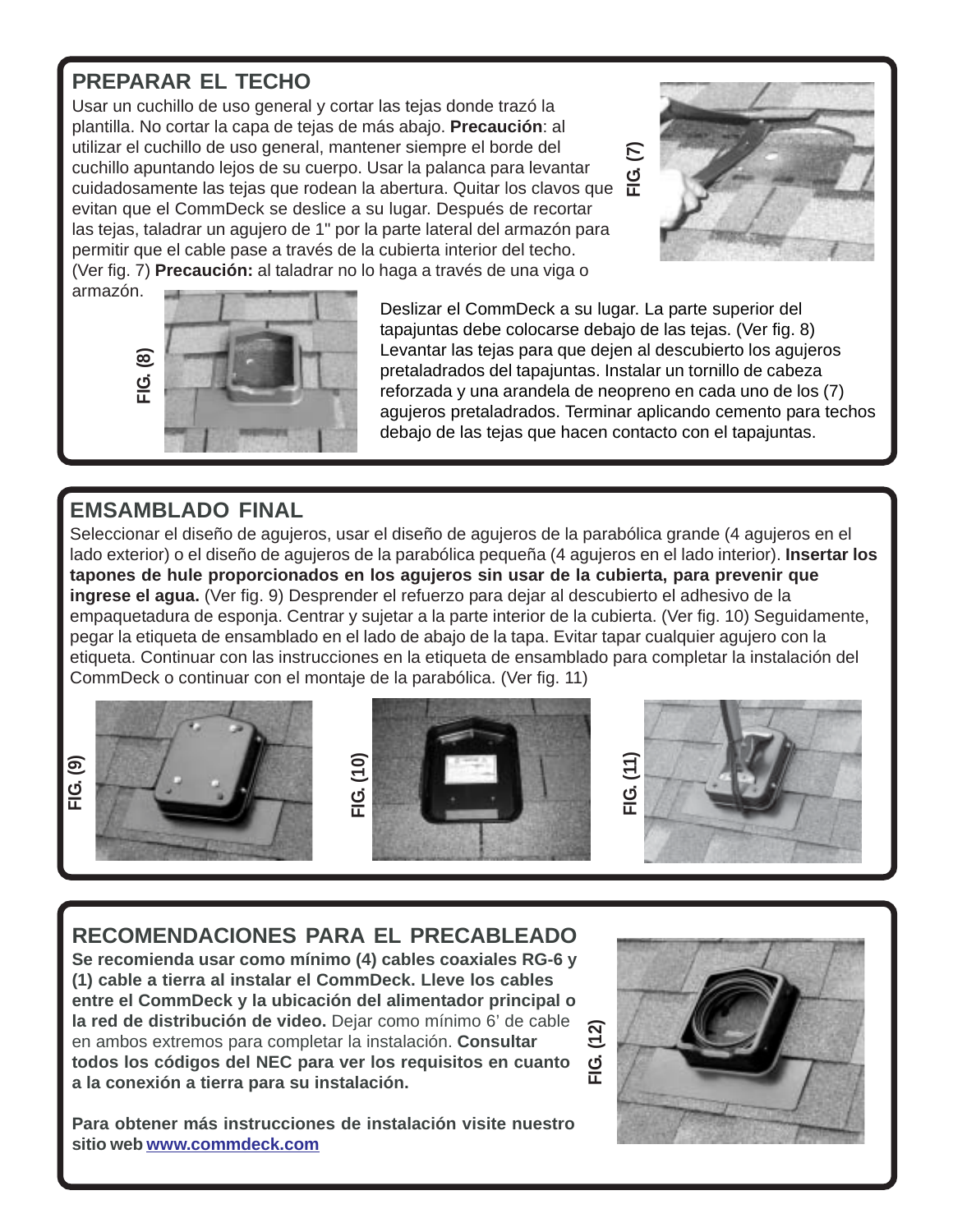## **INSTRUCTIONS D'INSTALLATION COMMDECK NE DÉBUTEZ PAS L'INSTALLATION AVANT D'AVOIR LU LES INSTRUCTIONS EN ENTIER, Y COMPRIS LES MISES EN GARDE**

# **MISE EN GARDE**

• NE TRAVAILLEZ PAS SUR LE TOIT SI LA SURFACE EST **MOUILLÉE, GIVRÉE, RECOUVERTE DE GLACE OU DE NEIGE** • UTILISEZ LES ÖCHELLES PRUDEMMENT

**•** PORTEZ DES GANTS ET DES LUNETTES DE PROTECTION

LORSQUE VOUS TRAVAILLEZ AVEC DES OUTILS ÉLECTRIQUES

**•** SOYEZ TRÈS PRUDENT POUR ÉVITER TOUT CONTACT AVEC LES LIGNES

ÉLECTRIQUES. LE CONTACT AVEC LES LIGNES ÉLECTRIQUES, LES LUMIÈRES

ÉLECTRIQUES OU LES CIRCUITS ÉLECTRIQUES PEUT ÊTRE MORTEL • AVANT LE PERÇAGE, ASSUREZ-VOUS QU'AUCUN FIL OU CONDUIT NE SE TROUVE DERRIÈRE L'EMPLACEMENT DU TROU

L'installation de ce produit devrait uniquement être effectuée par des individus qualifiés pour utiliser les outils et l'équipement nécessaires à l'installation. Protégez-vous ainsi que toute autre personne et la propriété durant l'installation. Si vous avez des doutes quant à votre compétence ou expertise, consultez un expert qualifié pour effectuer l'installation.

R.S.T.C. Enterprises Incoporated n'assume aucune responsabilité ou obligation pour l'inobservation des lois, des codes et des règlements de construction applicables et des mesures de sécurité adéquates par un architecte, entrepreneur, installateur ou maître d'ouvrage.

#### **Garantie limitée d'un an**

Important : Une preuve de l'achat d'origine est requise pour le service en vertu de la garantie.

GARANT : RSTC Enterprises Incorporated ÉLÉMENTS DE GARANTIE : RSTC garantit pour un an à l'acheteur d'origine au détail, que ce produit commdeck est libre de tout défaut au niveau du matériel et du travail, avec les seules restrictions ou exclusions énumérées ci-dessous. CE QUI N'EST PAS COUVERT : Cette garantie couvre uniquement les défauts reliés au matériel et au travail fourni par RSTC Enterprises et ne couvre pas les dommages à l'équipement ou les défauts de fonctionnement résultant d'un mauvais emploi, d'un emploi abusif, d'un accident ou d'un cas fortuit. L'installation doit être conforme à nos instructions écrites. RSTC Enterprises ne sera pas tenue responsable de tous frais d'installation associés au remplacement, aux dommages accessoires ou consécutifs résultant de votre utilisation ou incapacité à utiliser le produit CommDeck.

RECOURS : Votre seul recours en vertu de cette garantie est l'échange ou le remplacement dans le cas où le produit ne serait pas conforme à cette garantie.

PROCÉDURE DE PRÉSENTATION DES DEMANDES : Pour présenter une demande en vertu de cette garantie, le produit doit être expédié, port payé, avec le reçu d'achat d'origine à :

RSTC ENTERPRISES 2219 HEIMSTEAD ROAD EAU CLAIRE, WI 54703 1-866-FOR-RSTC ou www.commdeck.com

# **LISTES DES PIÈCES ET DES OUTILS**

Boussole

**Marqueur** Localisateur de montants Couteau tout usage Levier

**Perceuse** 

Foret de 25mm (1 po) Ruban à mesurer Échelle à coulisse Masque antipoussière

Lunettes de sécurité Clé de 11mm (7/16 po) Tournevis à douille de 8mm (5/16 po) Tournevis à douille de 11mm (7/16 po)

Embout Phillips n°2 Colle pour toitures

(5) Bagues composites

12345678901234567890123456789 12345678901234567890123456789 12345678901234567890123456789 1 9 12345678901234567890123456789 12345678901234567890123456789

(1) Joint d'étanchéité en mousse

(8) Rondelles en néoprène

**(**5) Écrou en étoile de 6mm (¼ po)



(5) Boulons à chapeau de 19mm x 6mm  $(34 \text{ po} \times 14 \text{ po})$ 



Couvercle et base CommDeck



**Assembly Label**

(5) Vis auto-perceuse de 19mm (¾ po)



(8) Vis à tête bombée de 50mm (2 po)



(4) Bouchons en caoutchouc de 6mm (¼ po)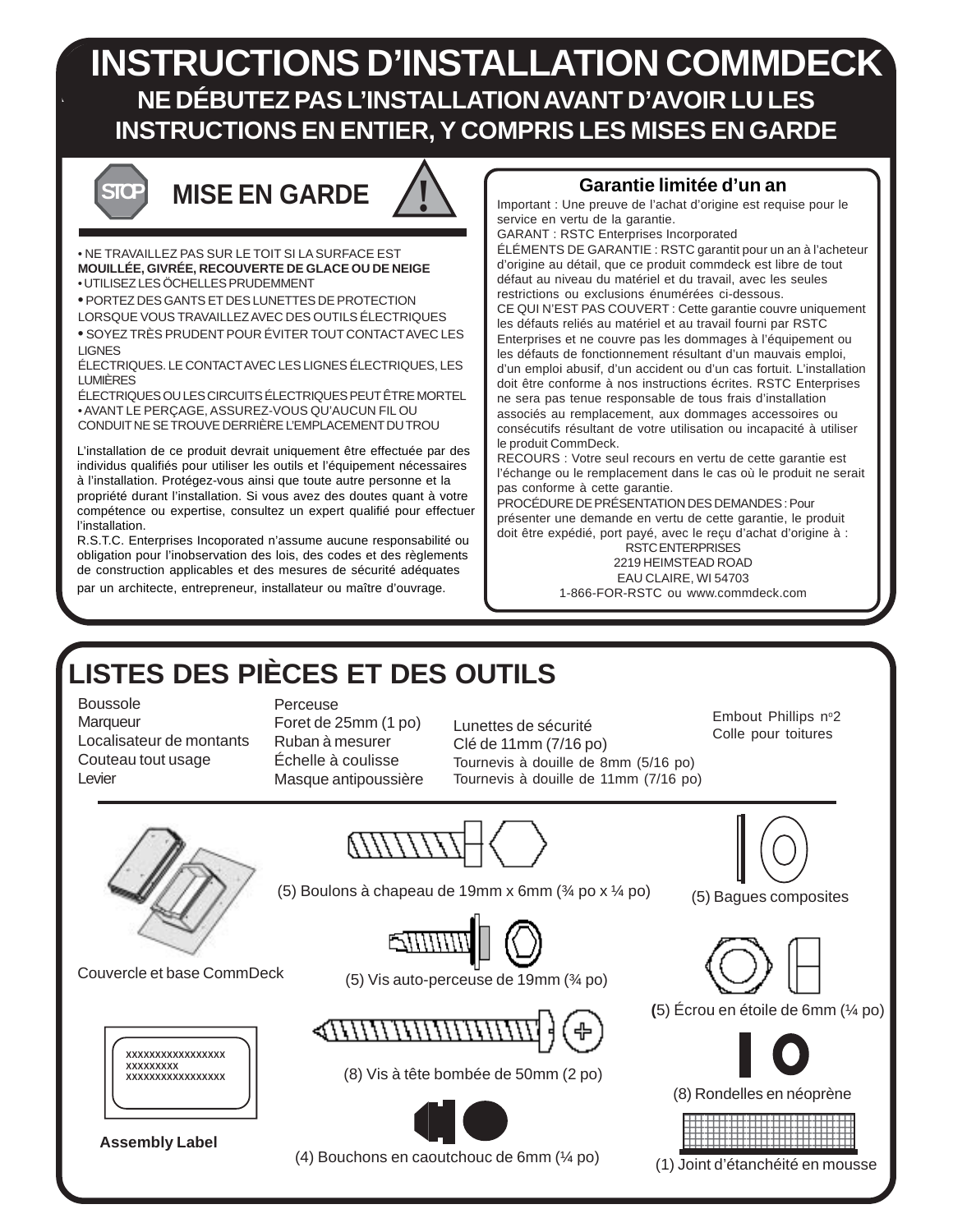# **INSTRUCTIONS D'INSTALLATION**

CommDeck est un système de fixation d'antenne parabolique/de télécommunications conçu pour être utilisé sur les nouvelles résidences et les résidences existantes. Il peut être utilisé pour effectuer le précâblage de votre résidence pour l'utilisation de services à l'avenir ou pour compléter l'installation d'une antenne dès aujourd'hui. Lorsque convenablement installé, CommDeck offrira une plate-forme de montage imperméable, qui ressemble à la plupart des exutoires de toiture. Ce système permettra de réduire le câblage non dissimulé sur vos bâtiments et, dans la plupart des cas, l'éliminera complètement.

**A)** Le système CommDeck doit être installé de sorte que lorsqu'une antenne parabolique est installée en Amérique du Nord, l'antenne fera face au sud, au sud-est ou au sud-ouest.

De 46cm à 91cm (36 po à 36 po) du faîtage 122cm (48 po) du pignon

**B)** Le fabricant de CommDeck recommande de centrer le système CommDeck sur une ferme et à moins de 122cm (48 po) du pignon ou de l'avant-toit du bâtiment. Généralement de 46cm à 91cm (18 po à 36 po) du faîte ou du faîtage ou aligné avec les exutoires de toiture

#### **ÉTUDE DE SITE**

Effectuez l'étude de site à partir du toit.

**A)** L'étude de site sert à déterminer le meilleur emplacement possible qui permettra à l'antenne d'avoir une portée sans obstacle au satellite. Le satellite, quant à lui, est situé en orbite permanente au-dessus de l'équateur, au sud du Texas. Il pourrait exister plus d'un emplacement où cela est possible.

**B)** Pour effectuer l'étude de site, vous devrez trouver deux coordonnées.

1)•L'angle d'élévation (de haut en bas) entre 30 et 60 degrés

2)•La direction (sud, sud-est, sud-ouest) selon votre emplacement

**C)** Le tableau ci-dessous dresse une liste des villes et de leurs respectives. Utilisez le tableau pour trouver la ville la plus près de chez vous. Veuillez inscrire les coordonnées de cette ville sur le gabarit A (au bas de la boîte). Ex: Seattle, WA L'angle d'élévation 31 degrés, 133-156 degrés sud-est

Houston, TX L'angle d'élévation 54 degrés, 185-216 degrés sud Washington, DC L'angle d'élévation 38 degrés, 225-245 degrés sud-ouest

## **Coordonnées**

| AΚ | Anchorage          | 16 | SE        | 118-145 |
|----|--------------------|----|-----------|---------|
| AΚ | Juneau             | 22 | SE        | 162     |
| AL | Birmingham         | 38 | S         | 204-229 |
| AR | <b>Little Rock</b> | 40 | S         | 192-219 |
| ΑZ | Phoenix            | 49 | SE        | 148-180 |
| CA | San Francisco      | 41 | SE        | 132-159 |
| СA | Los Angeles        | 46 | <b>SE</b> | 138-167 |
| CO | Denver             | 42 | SE        | 162-190 |
| CТ | Hartford           | 23 | SW        | 232-251 |
| DС | Washington         | 28 | SW        | 225-245 |
| DE | Dover              | 27 | SW        | 228-248 |
| FL | Orlando            | 37 | SW        | 220-242 |
| GA | Atlanta            | 36 | SW        | 210-233 |
| н  | Honolulu           | 40 | SE        | 98-1148 |
| IA | Des Moines         | 35 | S         | 186-211 |
| D  | Boise              | 37 | SE        | 142-167 |
| IL | Springfield        | 35 | S         | 198-222 |

| N         | Indianapolis       | 33 | S         | 204-227 | NV.       | Las Vegas            | 44 | SE        | 141-172 |
|-----------|--------------------|----|-----------|---------|-----------|----------------------|----|-----------|---------|
| ΚS        | Wichita            | 41 | S         | 177-206 | NY.       | Utica                | 24 | <b>SW</b> | 228-247 |
| ΚY        | Lexington          | 33 | S         | 209-232 | OH        | Columbus             | 31 | SW        | 211-233 |
| LA        | <b>Baton Rouge</b> | 43 | S         | 195-223 | OK.       | Oklahoma City        | 43 | S         | 178-207 |
| МA        | Worcester          | 22 | <b>SW</b> | 234-253 | OR.       | Portland             | 34 | <b>SE</b> | 133     |
| MD        | Annapolis          | 27 | <b>SW</b> | 225-246 | <b>PA</b> | <b>State College</b> | 27 | <b>SW</b> | 222-243 |
| МE        | Bangor             | 19 | <b>SW</b> | 239-259 | RI        | Providence           | 22 | <b>SW</b> | 235-254 |
| М         | Iron Mountain      | 28 | S         | 202-224 | SC        | Columbia             | 33 | <b>SW</b> | 218-240 |
| М         | Lansing            | 30 | S         | 206-230 | <b>SD</b> | Pierre               | 36 | S         | 172-197 |
| <b>MN</b> | <b>Brainerd</b>    | 31 | S         | 185-208 | TN        | Chattanooga          | 36 | S         | 208-231 |
| MО        | Jefferson City     | 49 | <b>SE</b> | 148-180 | ТX        | Amarillo             | 45 | S         | 170-200 |
| <b>MS</b> | Jackson            | 41 | S         | 198-224 | ТX        | Houston              | 47 | S         | 185-216 |
| МТ        | <b>Great Falls</b> | 34 | <b>SE</b> | 150-174 | ஶ         | Salt Lake City       | 41 | <b>SE</b> | 151-178 |
| NC.       | Raleigh            | 31 | SW        | 221-242 | <b>VA</b> | Richmond             | 29 | <b>SW</b> | 224-245 |
| ND        | <b>Bismarck</b>    | 33 | S         | 170-194 | VT        | Montpelier           | 21 | <b>SW</b> | 232-252 |
| NE        | Grand Island       | 38 | S         | 175-201 |           | <b>WA Seattle</b>    | 31 | <b>SE</b> | 133-156 |
| NΗ        | Concord            | 21 | <b>SW</b> | 234-254 | WI        | Oshkosh              | 31 | S         | 198-221 |
| NJ        | Trenton            | 25 | <b>SW</b> | 229-249 |           | <b>WV Charleston</b> | 31 | <b>SW</b> | 216-237 |
| ΝM        | Albuquerque        | 47 | <b>SE</b> | 158-190 |           | <b>WY Casper</b>     | 39 | SE        | 159-186 |
| NV        | Reno               | 39 | <b>SE</b> | 135-163 |           |                      |    |           |         |
|           |                    |    |           |         |           |                      |    |           |         |



| NY        | Utica                | 24 | SW | 228-247 |
|-----------|----------------------|----|----|---------|
| OН        | Columbus             | 31 | SW | 211-233 |
| ОK        | Oklahoma City        | 43 | S  | 178-207 |
| OR        | Portland             | 34 | SE | 133     |
| РA        | <b>State College</b> | 27 | SW | 222-243 |
| RI        | Providence           | 22 | SW | 235-254 |
| SC        | Columbia             | 33 | SW | 218-240 |
| <b>SD</b> | Pierre               | 36 | S  | 172-197 |
| TN        | Chattanooga          | 36 | S  | 208-231 |
| TX        | Amarillo             | 45 | S  | 170-200 |
| <b>TX</b> | Houston              | 47 | S  | 185-216 |
| ஶ         | Salt Lake City       | 41 | SE | 151-178 |
| VA        | Richmond             | 29 | SW | 224-245 |
| VT        | Montpelier           | 21 | SW | 232-252 |
|           | <b>WA Seattle</b>    | 31 | SE | 133-156 |
| WI        | Oshkosh              | 31 | S  | 198-221 |
|           | <b>WV Charleston</b> | 31 | SW | 216-237 |
| WY.       | Casper               | 39 | SE | 159-186 |
|           |                      |    |    |         |
|           |                      |    |    |         |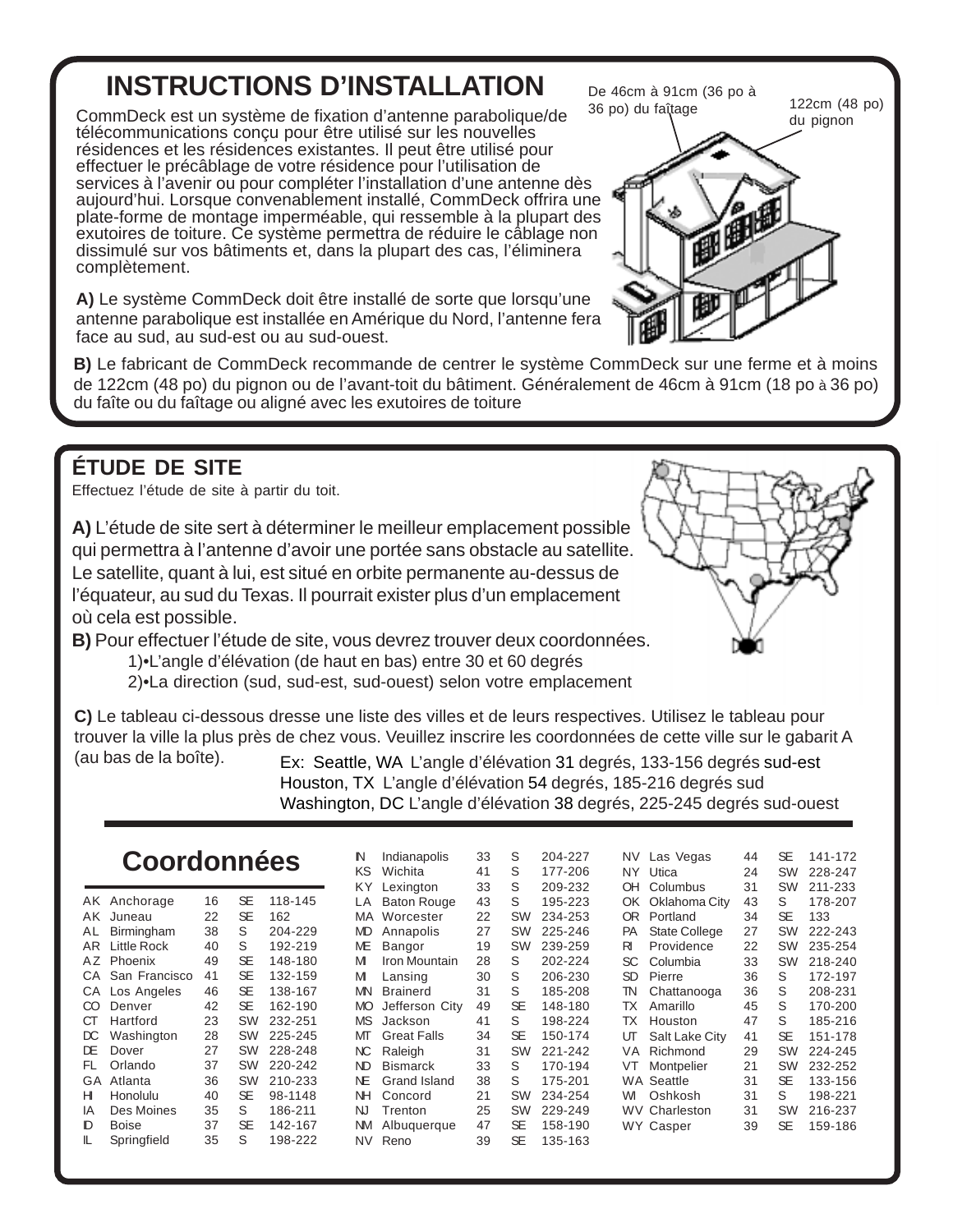**D)** Utilisez une boussole pour trouver votre direction au satellite. Si votre boussole n'affiche pas les repères des degrés, le nord = 0 et continue dans le sens des aiguilles d'une montre vers l'est = 90 degrés, sud = 180 degrés et ainsi de suite.

TOURNEZ LA BOUSSOLE JUSQU'À CE QUE LE N SOIT ALIGNÉ AVEC LA PARTIE FONCÉE DE L'AIGUILLE





Note : Le gabarit (A) est fourni au bas de la boîte pour vous aider à effectuer l'étude de site. Le gabarit (A) vous permettra également de vérifier si des obstructions peuvent bloquer le trajet ou la portée de l'antenne lorsque cette dernière est orientée vers le satellite. Il s'agit de votre angle d'élévation.

## **GABARIT D'ÉLÉVATION**

Découpez le gabarit A en suivant la ligne pointillée. Sur la partie supérieure du gabarit (A) se trouvent les repères d'élévation. Posez une règle droite reliant l'angle au point d'axe. Coupez le long de la ligne d'élévation (voir Fig.1). Cette coupe représente l'angle d'élévation. Complétez le gabarit en le fixant à une planche de 60cm (24 po) de longueur. Une pièce de bois 2 x 4 est idéale. Alignez le haut de la planche avec le point d'axe. (Voir Fig. 2)

#### **UTILISER LE GABARIT D'ÉLÉVATION (Voir Fig. 3 à 5)**

Veuillez vous asseoir ou vous agenouiller sur le toit et poser le bas de la planche sur le toit. Maintenez le gabarit en position verticale. Pointez la flèche portant l'inscription satellite sur le gabarit dans la direction identifiée au moyen de votre boussole. À partir du côté de l'axe du gabarit, regardez vers le haut en suivant l'angle du gabarit. Cette portée optique devrait être libre d'obstacles. Utilisez le gabarit pour vérifier plusieurs emplacements. Veuillez également tenir compte des éléments suivants : \*Les parcoursde câble plus courts vers l'emplacement de la source d'alimentation centrale sont habituellement plus faciles et recommandés. \*À quel endroit l'antenne serait-elle moins visible ?

**FIG. 3**





**Looking Over Peak Looking Parellel to Peak Looking Away From Peak**



## **MARQUER L'EMPLACEMENT SUR LE TOIT**

Découpez le gabarit A en suivant la ligne pointillée. Utilisez le localisateur de montants pour localiser les fermes les plus près de votre emplacement de choix. Placez le support CommDeck sur le toit à l'endroit où il sera installé. Centrez le support CommDeck sur la ferme et alignez le bord inférieur de la bande d'étanchéité avec le bord inférieur d'un rang de bardeaux. Au moyen d'un marqueur, marquez la ferme à l'intérieur du support CommDeck. Remplacez le support CommDeck par le gabarit. Centrez le gabarit sur la ferme. Faites glisser le gabarit vers le haut d'un rang de bardeaux à partir du rang où se terminait la bande d'étanchéité du support CommDeck (Voir Fig.6). Au moyen du marqueur, tracez le contour du gabarit sur les bardeaux.

**FIG. 6**

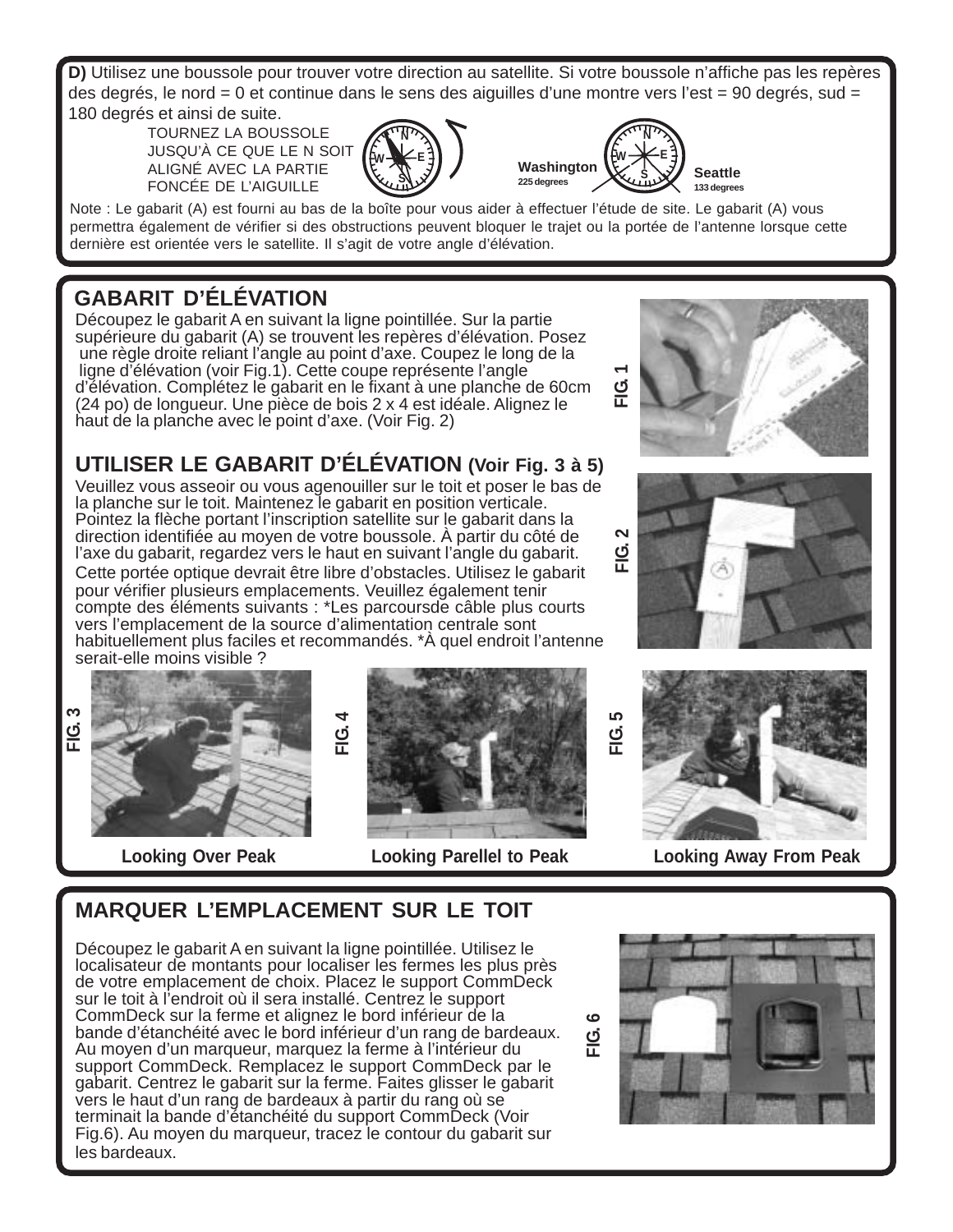#### **PRÉPARATION DU TOIT**

Au moyen d'un couteau tout usage, coupez les bardeaux à l'endroit où vous avez tracé le gabarit. Ne coupez pas le dernier rang de bardeaux. Attention : Lorsque vous utilisez le couteau tout usage, assurez-vous de ne jamais pointer la lame du couteau dans votre direction. Utilisez un levier pour soulever légèrement les bardeaux autour de l'ouverture. Retirez les clous qui empêchent le support CommDeck d'être glissé en place. Lorsque vous aurez taillé les bardeaux, percez un trou de 2,5cm (1 po) près de la ferme pour permettre au fil de passer à travers le latelage de toit. Attention : assurez-vous de ne pas percer de trou dans le chevron ou la ferme.





Nous vous recommandons d'appliquer de la colle pour toitures sur le côté inférieur de la bande d'étanchéité du support CommDeck. Faites glisser le support CommDeck en place. La partie supérieure de la bande d'étanchéité devrait être installée sous les bardeaux. Trouvez les vis à tête bombée de 5cm (2 po) et les rondelles en néoprène dans la trousse de matériel. Soulevez les bardeaux pour exposer les trous préperforés dans la bande d'étanchéité. Installez une vis à tête bombée et une rondelle en néoprène dans chacun des 7 trous préperforés. Terminez en appliquant de la colle pour toitures sous les bardeaux qui entrent en contact avec la bande d'étanchéité.

#### **ASSEMBLAGE FINAL**

Sélectionnez une configuration de trous. Utilisez soit la configuration de trous pour grande antenne (4 trous extérieurs) ou pour petite antenne (4 trous intérieurs). **Insérez ensuite les bouchons de caoutchouc dans les trous inutilisés de manière à prévenir l'infiltration d'eau.** (Voir Fig 9). Retirez la pellicule protectrice du joint de mousse pour pouvoir le coller. Centrez-le, puis fixez-le à l'intérieur du couvercle. (Voir la Fig. 10) Fixez ensuite l'étiquette d'assemblage sur la face intérieure du couvercle. Évitez de recouvrir les trous avec l'étiquette et continuer de suivre les instructions sur l'étiquette d'assemblage pour compléter l'installation du support CommDeck ou de l'antenne parabolique. (Voir la Fig. 11)









#### **RECOMMANDATIONS DE PRÉCÂBLAGE**

**Il est recommandé d'utiliser un minimum de quatre (4) câbles coaxiaux blindés RG-6, homologués UL et un fil de mise à la terre lors de l'installation du support CommDeck. Posez les câbles entre le support CommDeck et l'emplacement de la source d'alimentation centrale ou du réseau de distribution vidéo.** Laissez une longueur de câble minimale de 1,8 m (6 pi) aux deux extrémités pour compléter l'installation. **Consultez le Code national de l'électricité pour connaître les exigences de mise à la terre propre à votre installation.**

**FIG. 10**

**Pour obtenir d'autres directives d'installation, veuillez visiter notre site Web à l'adresse www.commdeck.com**

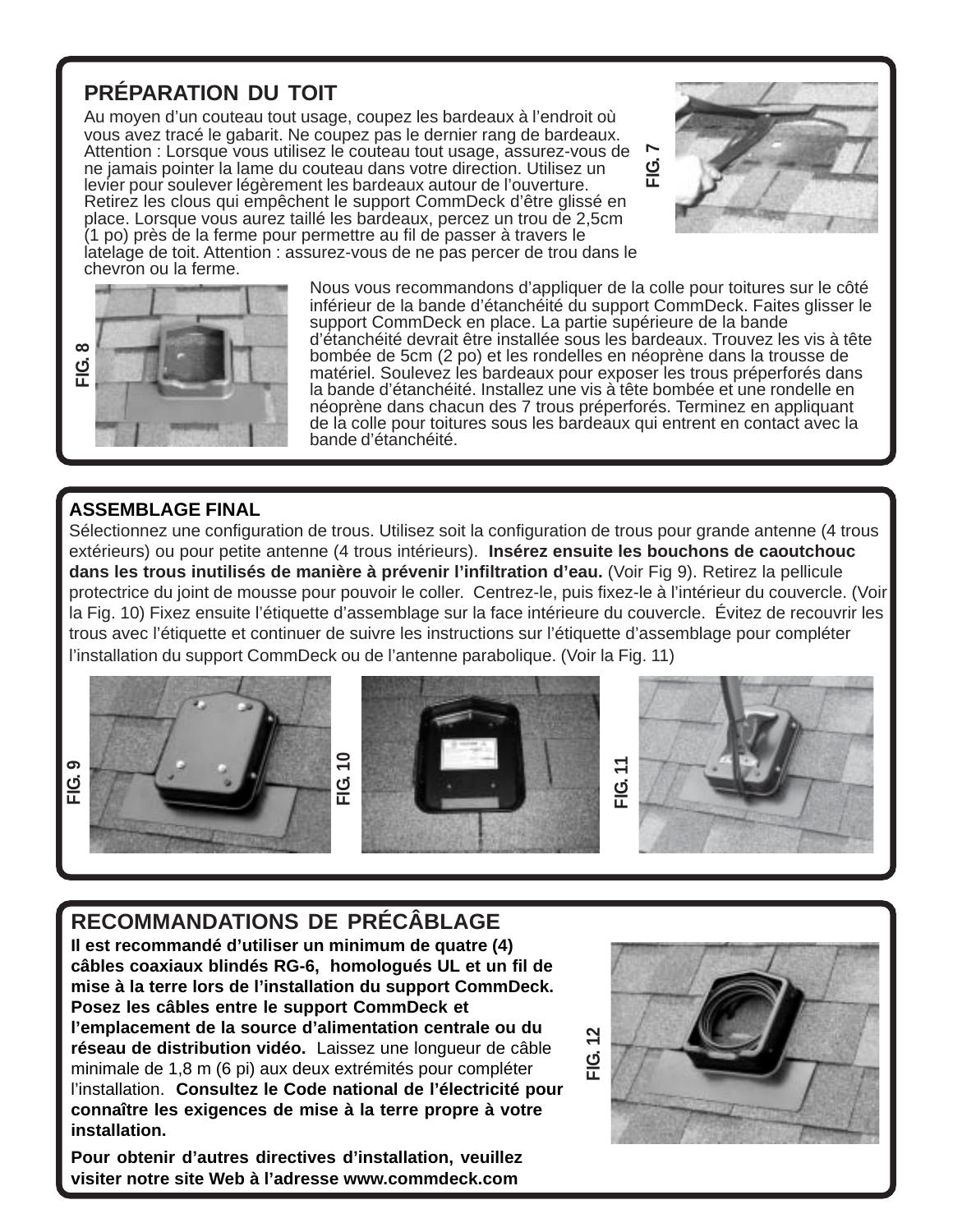#### **POINTING COORDINATES FOR CANADIAN PROVIDENCES & TERRITORIES**

| Alberta               |      | <b>Star Choice</b> |       |      | <b>Bell Expressvu</b> |
|-----------------------|------|--------------------|-------|------|-----------------------|
| <b>Banff</b>          | 30.9 | S                  | 169.4 | 27   | SE 149.6              |
| <b>Brooks</b>         | 31.9 | S                  | 174.4 | 28.8 | SE<br>153.7           |
| Calgary               | 31.2 | S                  | 171.3 | 27.6 | SE<br>151.3           |
| Coronation            | 30.3 | S                  | 174.7 | 27.4 | SE<br>154.7           |
| <b>Crowsnest Pass</b> | 32.6 | S                  | 170.4 | 28.8 | SE<br>150.1           |
| Edmonton              | 28.6 | S                  | 172.3 | 25.4 | SE<br>152.8           |
| Edson                 | 28.2 | S                  | 168.7 | 24.5 | SE<br>154.9           |
| For McMurray          | 25.3 | S                  | 175.1 | 22.9 | SE 156                |
| <b>Grande Prairie</b> | 26.2 | S                  | 166.1 | 22.3 | SE<br>147.3           |
| <b>High Level</b>     | 23   | S                  | 168.6 | 19.8 | SE<br>150.1           |
| Jasper                | 28.7 | S                  | 166.6 | 24.6 | SE<br>147.3           |
| Lac la Biche          | 27.4 | S                  | 174.3 | 24.7 | SE<br>154.9           |
| Lethbridge            | 32.9 | S                  | 175.4 | 29.9 | SE<br>154.7           |
| Lloydminster          | 29.1 | S                  | 176.6 | 26.7 | SE<br>156.7           |
| Medicine Hat          | 32.5 | S                  | 175.7 | 29.6 | SE<br>155             |
| Peace River           | 25.3 | S                  | 168   | 21.8 | SE<br>149.3           |
| <b>Red Deer</b>       | 29.9 | S                  | 171.8 | 26.6 | SE 152                |
| Rocky Mtn House       | 29.7 | S                  | 170.4 | 26.1 | SE<br>150.7           |
| Slave Lake            | 26.6 | S                  | 170.9 | 23.4 | SE<br>151.8           |
| St. Paul              | 28.3 | S                  | 175.1 | 25.6 | SE<br>155.4           |
|                       |      |                    |       |      |                       |

| Manitoba            |      | <b>Star Choice</b> |       |      |   | <b>Bell Expressvu</b> |
|---------------------|------|--------------------|-------|------|---|-----------------------|
| <b>Grand Rapids</b> | 28.8 | S                  | 190   | 28.8 | S | 169.7                 |
| Gypsumville         | 30.2 | S                  | 191   | 30.3 | S | 170.4                 |
| Lynn Lake           | 25   | S                  | 187.4 | 24.7 | S | 168                   |
| Melita              | 33.2 | S                  | 188.3 | 32.7 | S | 166.9                 |
| Morden              | 32.9 | S                  | 192.1 | 33.2 | S | 170.7                 |
| Nelson House        | 26   | S                  | 190.2 | 26   | S | 170.5                 |
| Norway House        | 27.8 | S                  | 191.6 | 28.1 | S | 171.6                 |
| Piney               | 32.6 | S                  | 194.9 | 33.5 | S | 173.4                 |
| Portage la Prairie  | 32.1 | S                  | 171.7 | 32.3 | S | 170.5                 |
| Swan River          | 30.1 | S                  | 189.3 | 29.6 | S | 167.1                 |
| The Pas             | 28.3 | S                  | 187.5 | 27.8 | S | 167.4                 |
| Thompson            | 25.9 | S                  | 191.5 | 26.2 | S | 171.8                 |
| Boissevain          | 33.1 | S                  | 189.5 | 32.9 | S | 168.1                 |
| <b>Brandon</b>      | 32.4 | S                  | 189.6 | 32.2 | S | 168.3                 |
| Churchill           | 22.3 | S                  | 195.3 | 23.2 | S | 176.3                 |
| Dauphin             | 31   | S                  | 198.3 | 30.8 | S | 168.4                 |
| <b>Falcon Lake</b>  | 31.9 | S                  | 195.5 | 32.9 | S | 174.3                 |
| Flin Flon           | 27.1 | S                  | 186.6 | 26.6 | S | 166.8                 |
| Gillam              | 24.8 | S                  | 195   | 25.7 | S | 175.5                 |
| Gimli               | 31.2 | S                  | 193.2 | 31.7 | S | 172.3                 |
|                     |      |                    |       |      |   |                       |

| <b>New Brunswick</b> |      | <b>Star Choice</b> |      | <b>Bell Expressvu</b> |       |
|----------------------|------|--------------------|------|-----------------------|-------|
| <b>Bathurst</b>      | 22.2 | SW 230.3           | 30   | SW                    | 212.7 |
| Edmundston           | 23.8 | SW 227.7           | 31.2 | <b>SW</b>             | 209.6 |
| Fredericton          | 23.9 | SW 230.1           | 31.9 | SW                    | 212.2 |
| Moncton              | 22.3 | SW 232.5           | 30.7 | SW                    | 215.1 |
| Saint John           | 24   | SW 231             | 32.3 | SW                    | 213.2 |

| Alberta                                                                                                                                                                                                                                                                           |                                                                                                                                                    | <b>Star Choice</b>                                                                                                                                                                                                                                                                                                                                                                                                         | <b>Bell Expressvu</b>                                                                                                                                                                                                                                                                                                                                                                                                                                                                                                                                                         |  |  |
|-----------------------------------------------------------------------------------------------------------------------------------------------------------------------------------------------------------------------------------------------------------------------------------|----------------------------------------------------------------------------------------------------------------------------------------------------|----------------------------------------------------------------------------------------------------------------------------------------------------------------------------------------------------------------------------------------------------------------------------------------------------------------------------------------------------------------------------------------------------------------------------|-------------------------------------------------------------------------------------------------------------------------------------------------------------------------------------------------------------------------------------------------------------------------------------------------------------------------------------------------------------------------------------------------------------------------------------------------------------------------------------------------------------------------------------------------------------------------------|--|--|
| Anahim Lake<br><b>Boston Bar</b><br><b>Burns Lake</b><br><b>Campbell River</b><br>Cassiar<br>Chilliwack<br>Cranbrook<br>Dawson Creek<br>Fort Nelson<br>Fort St. John<br>Inermere<br>Kamloops                                                                                      | 27.7<br>31.3<br>25.8<br>30.2<br>20<br>31.9<br>32.6<br>25.4<br>21.9<br>24.8<br>31.5<br>30.7                                                         | SE<br>157.7<br><b>SE</b><br>161.8<br><b>SE</b><br>157.6<br><b>SE</b><br>157.1<br><b>SE</b><br>154.4<br><b>SE</b><br>160.9<br><b>SE</b><br>168.9<br><b>SE</b><br>164.6<br><b>SE</b><br>162.2<br><b>SE</b><br>163.8<br><b>SE</b><br>168.7<br><b>SE</b><br>163.3                                                                                                                                                              | SE<br>139.3<br>22.1<br><b>SE</b><br>25.9<br>142.5<br><b>SE</b><br>20.5<br>139.4<br><b>SE</b><br>24.1<br>138.4<br><b>SE</b><br>15.1<br>137<br><b>SE</b><br>26.3<br>141.6<br><b>SE</b><br>148.8<br>28.5<br><b>SE</b><br>21.3<br>146<br><b>SE</b><br>17.9<br>144.2<br><b>SE</b><br>20.7<br>145.4<br><b>SE</b><br>27.5<br>148.8<br><b>SE</b><br>144<br>25.7                                                                                                                                                                                                                       |  |  |
| Kelowna<br>Kitimat<br><b>Liard River</b><br>Masset<br>Nanaimo<br>Ocean Falls<br>Penticton<br>Port Alice<br><b>Prince George</b><br><b>Prince Rupert</b><br>Princeton<br>Revelstoke<br>Salmon Arm<br><b>Stewart</b><br>Trail<br>Vancouver<br>Victoria<br>Whistler<br>Williams Lake | 31.6<br>25.3<br>20.8<br>24.3<br>31.4<br>27.2<br>32<br>29.2<br>26.8<br>24.6<br>31.9<br>30.7<br>30.8<br>23.1<br>32.8<br>31.5<br>32.3<br>30.6<br>28.8 | <b>SE</b><br>164.2<br><b>SE</b><br>154.2<br><b>SE</b><br>158.3<br><b>SE</b><br>150.2<br><b>SE</b><br>158.4<br><b>SE</b><br>154.9<br><b>SE</b><br>164<br><b>SE</b><br>154.5<br><b>SE</b><br>161<br><b>SE</b><br>152.4<br><b>SE</b><br>162.8<br><b>SE</b><br>166.1<br><b>SE</b><br>164.7<br><b>SE</b><br>143.2<br><b>SE</b><br>166.3<br><b>SE</b><br>159.5<br><b>SE</b><br>158.9<br><b>SE</b><br>159.7<br><b>SE</b><br>161.4 | <b>SE</b><br>26.7<br>144.6<br><b>SE</b><br>19.5<br>136.4<br><b>SE</b><br>16.4<br>40.7<br><b>SE</b><br>18<br>132.8<br><b>SE</b><br>25.4<br>139.4<br>21.2<br><b>SE</b><br>136.8<br><b>SE</b><br>144.4<br>27<br>22.8<br><b>SE</b><br>136.2<br><b>SE</b><br>22<br>142.5<br><b>SE</b><br>18.6<br>134.8<br><b>SE</b><br>26.7<br>143.3<br><b>SE</b><br>26.2<br>146.5<br><b>SE</b><br>26.1<br>145.2<br><b>SE</b><br>17.5<br>135.7<br><b>SE</b><br>146.3<br>28.1<br><b>SE</b><br>25.7<br>140.4<br><b>SE</b><br>26.3<br>139.7<br><b>SE</b><br>140.4<br>25<br><b>SE</b><br>23.7<br>142.6 |  |  |

| <b>Northwest Territories</b> |      |                    |                       |          |  |  |  |  |
|------------------------------|------|--------------------|-----------------------|----------|--|--|--|--|
|                              |      | <b>Star Choice</b> | <b>Bell Expressvu</b> |          |  |  |  |  |
| Fort McPherson               | 11.3 | SE<br>150.5        | 7.4                   | SE 133.8 |  |  |  |  |
| Fort Providence              | 20   | SE.<br>168.2       | 17.1                  | SE 150.2 |  |  |  |  |
| Fort Simpson                 | 19   | <b>SE</b><br>164.1 | 15.6                  | SE 146.4 |  |  |  |  |
| Fort Smith                   | 21.8 | SE.<br>174.7       | 19.7                  | SE 156.2 |  |  |  |  |
| <b>Hay River</b>             | 20.7 | SE.<br>170.4       | 18                    | SE 152.3 |  |  |  |  |
| Inuvik                       | 10.7 | SF<br>152.1        | 7.1                   | SE 135.4 |  |  |  |  |
| Norman Wells                 | 14.8 | SE.<br>158.6       | 11.3                  | SE 141.5 |  |  |  |  |
| Tuktoyaktuk                  | 9.9  | SE.<br>152.8       | 6.5                   | SE 136.1 |  |  |  |  |
| Tungsten                     | 17.7 | <b>SE</b><br>157.2 | 13.6                  | SE 139.8 |  |  |  |  |
| Wrigley                      | 17.2 | <b>SE</b><br>161.8 | 13.8                  | SE 144.4 |  |  |  |  |
| Yellowknife                  | 19.1 | SF<br>172.1        | 16.8                  | SE 154   |  |  |  |  |
|                              |      |                    |                       |          |  |  |  |  |

| Nova Scotia     | <b>Star Choice</b> |          | <b>Bell Expressvu</b> |           |       |
|-----------------|--------------------|----------|-----------------------|-----------|-------|
| Antigonish      | 21.3               | SW 234.8 | 30.2                  | SW        | 217.8 |
| Digby           | 24.3               | SW 231.5 | 32.8                  | <b>SW</b> | 213.7 |
| Halifax         | 22.9               | SW 233.7 | 31.8                  | <b>SW</b> | 216.4 |
| Kentville       | 23.2               | SW 232.6 | 31.8                  | <b>SW</b> | 215.2 |
| Liverpool       | 24                 | SW 232.9 | 32.8                  | <b>SW</b> | 215.4 |
| Port Hawkesbury | 21                 | SW 235.3 | 29.9                  | <b>SW</b> | 218.5 |
| Sable Island    | 21.1               | SW 237.4 | 30.6                  | <b>SW</b> | 220.9 |
| Springhill      | 22.6               | SW 232.8 | 31.1                  | <b>SW</b> | 215.4 |
| Sydney          | 19.9               | SW 236.2 | 28.9                  | <b>SW</b> | 219.6 |
| Truro           | 22.3               | SW 233.6 | 31                    | <b>SW</b> | 216.5 |
| Yarmouth        | 25                 | SW 231.6 | 33.6                  | SW        | 213.8 |
|                 |                    |          |                       |           |       |